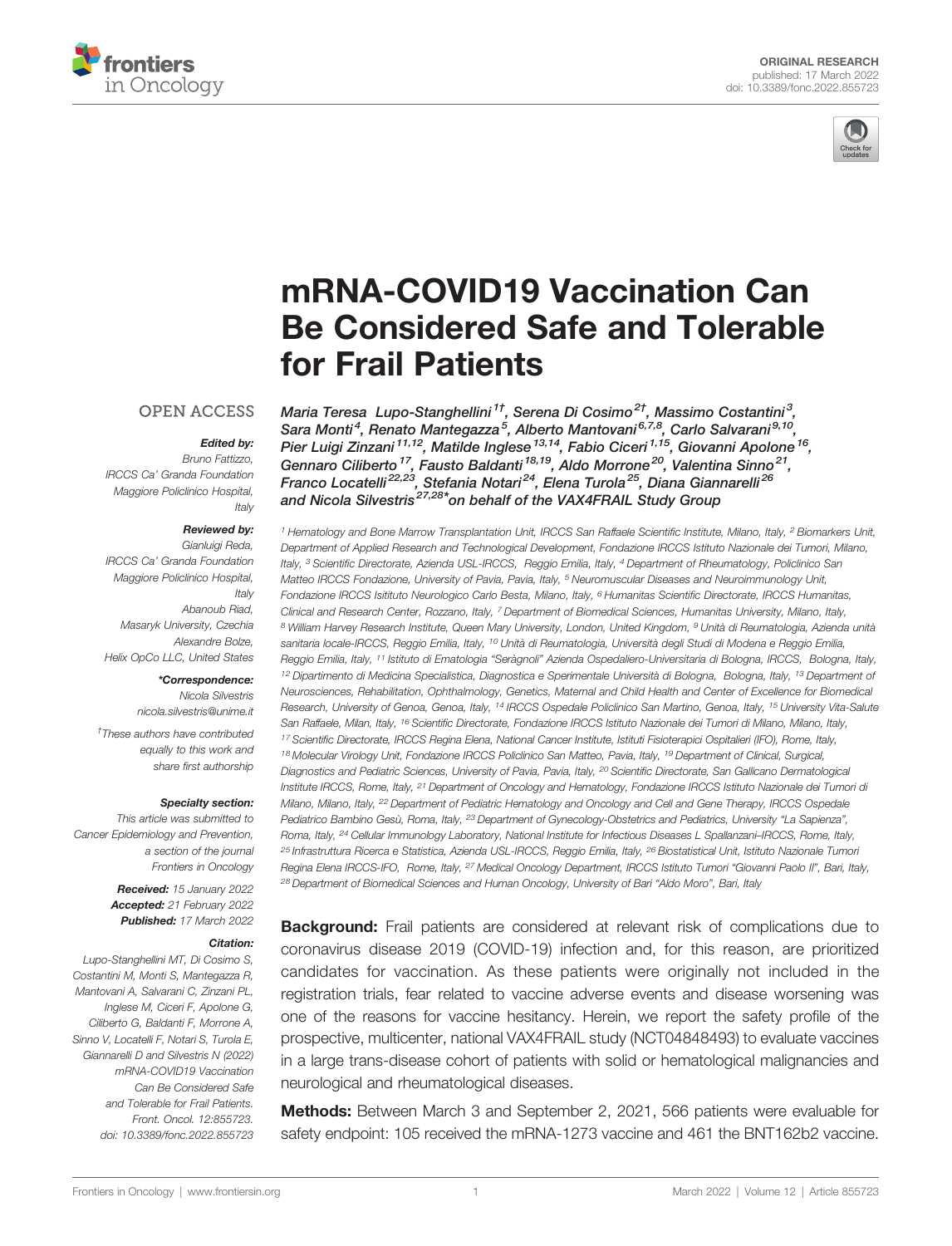Frail patients were defined per protocol as patients under treatment with hematological malignancies (n = 131), solid tumors (n = 191), immune-rheumatological diseases (n = 86), and neurological diseases ( $n = 158$ ), including multiple sclerosis and generalized myasthenia. The impact of the vaccination on the health status of patients was assessed through a questionnaire focused on the first week after each vaccine dose.

**Results:** The most frequently reported moderate–severe adverse events were pain at the injection site (60.3% after the first dose, 55.4% after the second), fatigue (30.1%–41.7%), bone pain (27.4%–27.2%), and headache (11.8%–18.9%). Risk factors associated with the occurrence of severe symptoms after vaccine administration were identified through a multivariate logistic regression analysis: age was associated with severe fever presentation (younger patients vs. middle-aged vs. older ones), female individuals presented a higher probability of severe pain at the injection site, fatigue, headache, and bone pain; and the mRNA-1237 vaccine was associated with a higher probability of severe pain at the injection site and fever. After the first dose, patients presenting a severe symptom were at a relevant risk of recurrence of the same severe symptom after the second one. Overall, 11 patients (1.9%) after the first dose and 7 (1.2%) after the second one required postponement or suspension of the disease-specific treatment. Finally, two fatal events occurred among our 566 patients. These two events were considered unrelated to the vaccine.

Conclusions: Our study reports that mRNA-COVID-19 vaccination is safe also in frail patients; as expected, side effects were manageable and had a minimum impact on patient care path.

Keywords: SARS-CoV-2 mRNA vaccine, safety, frail patients, COVID-19 infection, SARS-CoV-2 (COVID-19)

### INTRODUCTION

The currently authorized messenger RNA (mRNA)-corona virus disease 2019 (COVID-19) vaccines—m-RNA-1237 Moderna [\(1\)](#page-10-0) and BNT-162b2 Pfizer BioNTech ([2](#page-10-0))—have been evaluated in clinical trials that excluded, in accordance with the current regulations, immunocompromised subjects and restricted participation to healthy volunteers. Frail patients were not considered in such pivotal studies despite being the subjects at greatest risk of COVID-19 complications and with the potential greatest advantage.

Patients diagnosed with solid or hematological malignancy or under immunosuppressive treatment due to rheumatological or neurological diseases are considered at high risk of COVID-19 complications and are categorized as frail ([3](#page-10-0)–[7\)](#page-10-0). The intended acceptance of the COVID-19 vaccine in frail patients confirms the positive attitudes towards vaccination, but questions arise around the safety of these vaccines in the setting of immune alterations engendered by their diseases and/ or therapies ([8](#page-10-0)–[14\)](#page-10-0). One of the most typical reasons for vaccine hesitancy has been fear related to vaccine side effects and underlying disease worsening. Of note, vaccine hesitancy has been reported also in the general population (vaccine acceptance up to 86.1% among healthcare students or 77.6% in the general population), as documented by large multinational studies ([15](#page-10-0)–[17\)](#page-10-0), with concern about safety among the most given reasons to refuse vaccine.

Over the past 8 months, several groups have tried to answer questions about the efficacy and safety of COVID vaccination in different cohorts of frail subjects. No safety concerns emerged, confirming the profile described in the series of healthy subjects ([14](#page-10-0), [18](#page-10-0)–[46](#page-11-0)) and pointing out an acceptable safety profile. VAX4FRAIL [\(47\)](#page-11-0) study aimed at assessing immune responses to vaccination in a large trans-disease cohort of patients with hematological malignancies, solid tumors, and neurological and rheumatological diseases. The study's main objective was to assess prospectively the immunological response to the COVID-19 vaccination in these specific subgroups, characterizing the kinetics of the immune response to the vaccination and its persistence over time. Longitudinal, prospective evaluation of the safety profile was part of this trans-disease study. Herein, we report safety profile results as outlined in VAX4FRAIL trial.

#### METHODS

Safety analysis was performed among patients enrolled in the VAX4FRAIL trial between t0 and t2 according to the protocol, t0 being the "time point 0" at first dose of vaccine and t2 the "time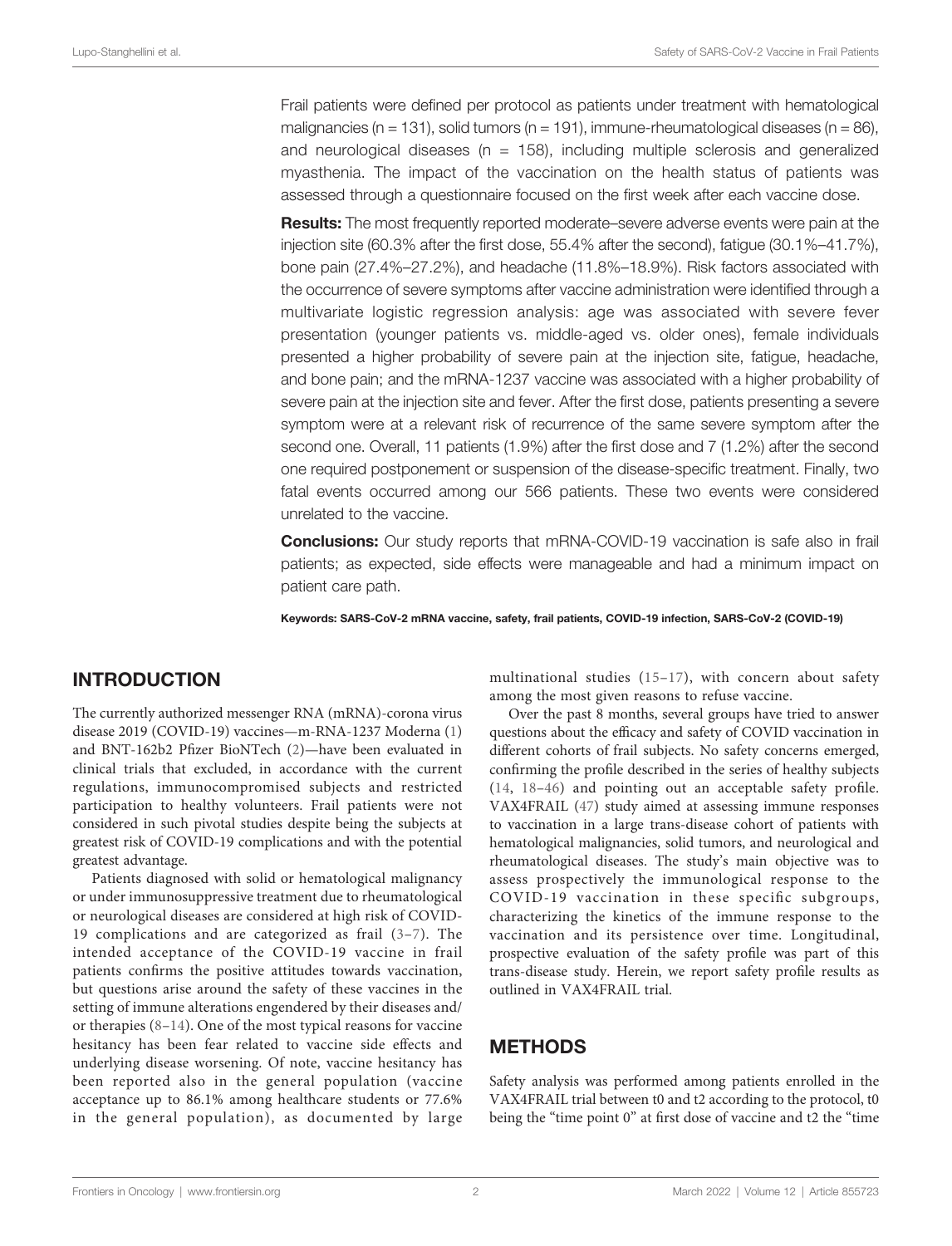point 2" of the blood sampling 2–4 weeks after the second dose of vaccine ([47\)](#page-11-0). This is a national, multicentric observational prospective study conducted in Italy with the primary aim of assessing the immune response of COVID-19 vaccination in frail, immunocompromised patients.

Patients were considered for the current safety analysis if they met the general inclusion criteria: being ≥18 years of age, having received COVID-19 vaccination with mRNA vaccines (BNT-162b2 Pfizer-BioNTech or m-RNA-1237 Moderna vaccine), and having completed the health status assessment questionnaire after one of the two vaccine doses. Frail patients under evaluation were diagnosed with hematological malignancies, solid tumors, immune-rheumatological disease, and neurological disease. Detailed inclusion and exclusion criteria were previously reported ([47](#page-11-0)), and disease stratification was conducted according to diagnosis and treatment of the primary disease.

The impact of the vaccination on the health status of patients was assessed through a questionnaire focused on the first week after each vaccine dose. We developed the questionnaire by listing the symptoms with the highest probability to be experienced by the patients. A 5-item Likert scale was derived from the Palliative Care Outcome Scale (POS). The POS is a questionnaire developed to assess the quality of life of patients with advanced disease. It was previously forward–backward translated from English, and it is validated both in English and in Italian [\(48](#page-11-0)).

The questionnaire was administered to the patients after the first vaccine dose (3–4 weeks after the first dose) and at the subsequent timing according to VAX4FRAIL protocol (2–4 weeks after the second dose). The questionnaire assessed how much the patient was troubled by eight symptoms (pain or swelling at the injection site, fatigue, headache, bone pain, fever, enlarged lymph nodes, skin rash, insomnia, diarrhea, and nausea or vomiting) (see [Supplementary Appendix 1](#page-10-0)) The answers were graded according to a five-level scale (not at all, slightly, moderately, severely, and overwhelmingly). The patient was also asked to report and grade other symptoms possibly occurring after each vaccine dose and if he/she had to postpone or suspend therapies due to symptoms related to vaccination.

#### Statistical Methods

The prevalence of symptoms after each dose of the vaccine was reported by aggregating the answers in three levels: score 1, no symptom (scored not at all); score 2, moderate symptom (scored slightly or moderately); and score 3, severe symptom (scored severely or overwhelmingly).

We estimated the probability of the occurrence of a severe symptom versus no symptom or moderate symptom after the second dose of the vaccine according to the occurrence of a severe symptom after the first dose using positive and negative predictive values (PPV and NPV, respectively). We also estimated the agreement between severe vs. non-severe symptom between the two doses using Cohen's kappa statistics that adjust for the probability of the agreement occurring by chance. According to Landis and Koch, values <0 indicates no agreement, values between 0 and 0.20 as slight, 0.21–0.40 as fair,

0.41–0.60 as moderate, 0.61–0.80 as substantial, and 0.81–1 as almost perfect agreement ([49\)](#page-11-0).

The probability of occurrence of a severe symptom (scored 1) versus no symptom or moderate symptom (scored 0) after one of the two doses of the vaccine according to age, sex, main diagnosis, and type of vaccine was estimated in a multivariate logistic regression analysis adjusting for all variables.

The probability of occurrence of a severe symptom (scored 1) versus no symptom or moderate symptom (scored 0) after one of the two doses of the vaccine was estimated within each group of diseases by different subgroups and in a multivariate logistic regression analysis adjusting for age, sex, main diagnosis, and type of vaccine.

### RESULTS

#### **Patients**

Between March 3 and September 2, 2021, 566 patients were enrolled in the VAX4FRAIL study and were eligible for this analysis. Among 566 patients who received the first dose of the mRNA vaccine, 105 received mRNA-1273, and 461 received BNT162b2. Among the 566 patients who received the first dose, 556 received the second one ([Figure 1](#page-3-0)).

Overall, 488 patients after the first dose and 489 patients after the second dose were evaluable for safety evaluation having completed clinical evaluation and questionnaires. Sixty-eight patients after the first dose and 57 after the second dose did not fill the questionnaires. Consent withdrawn occurred in 8 cases after the first dose and 10 cases after the second one.

Patient characteristics are reported in [Table 1](#page-3-0). Most patients  $(N = 299, 52.8%)$  were aged between 51 and 70 years, and 317 (56.0%) were female. The cohort of patients with solid tumors comprised 191 patients (33.7%); the one with neurological diseases included multiple sclerosis and generalized myasthenia comprised 158 patients (27.9%). Overall, 131 patients were diagnosed with hematological malignancies (23.1%) and 86 with immunorheumathological diseases (15.2%).

# Vaccine-Related Adverse Events

Overall, 438 (77.3%) patients reported any grade adverse events after the first dose (62, 11.0% reported as severe) and 373 (65.9%) after the second dose (87, 15.4% reported as severe). A detailed analysis of adverse events and severity is reported in [Table 2](#page-4-0).

After the first dose (both mRNA-1273 and BNT162b2), 53.9% of the patients reported moderate pain at the injection site and 6.4% reported severe pain: this was the most frequently reported complaint after vaccine administration. Interestingly, after the second dose—t2—50.3% and 5.1% reported this adverse event as moderate and severe, respectively.

At t1, 25.6% of patients reported fatigue as a moderate event and 4.5% as a severe one. We observed a slight increase at t2, with 35% of patients reporting fatigue as a moderate event and 6.7% as a severe one.

Bone pain and headache were reported as moderate by 13.7% and 9.8% of patients at t1, while 2.7% and 2.0%, respectively,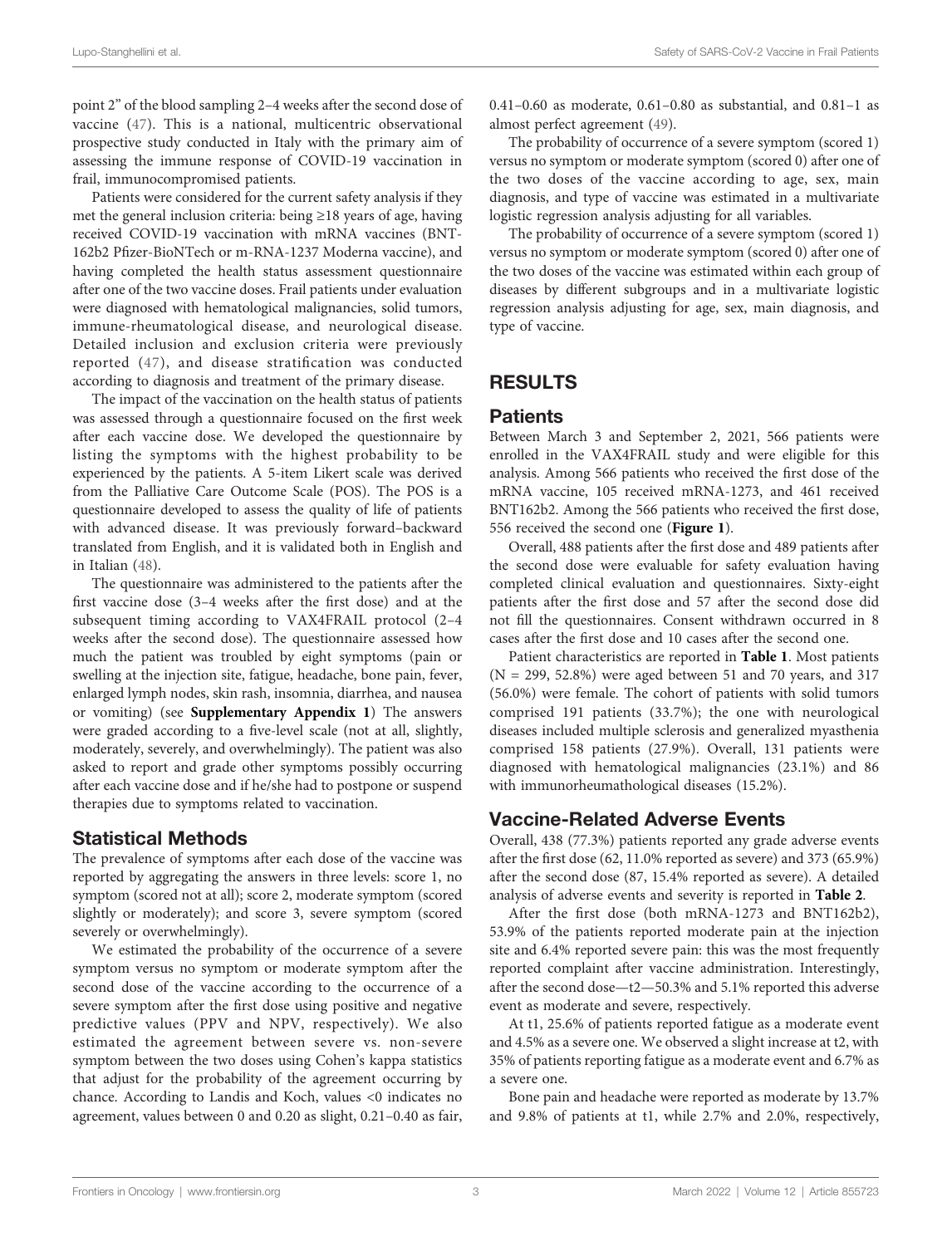<span id="page-3-0"></span>

reported the symptoms as severe. After the second dose, bone pain was reported as moderate by 23.3% and severe by 3.9% of patients, while headache was reported as moderate by 16% and severe by 2.9% of patients.

Only 5.9% of patients reported fever as relevant symptoms at t1 (moderate 4.7%–severe 1.2%), while at t2, the percentage of patients reporting this symptom slightly increased: 15.9% overall, with 10.0% moderate and 5.9% severe. Only a minority of patients—<2%—reported nausea, diarrhea, insomnia, skin rash, or enlarged lymph nodes as severe manifestation both at t1 and t2.

Among unsolicited adverse events, after the first dose, 5 patients reported chills (5/5 moderate), 3 itching (2 moderate,

TABLE 1 | Patient's characteristics.

|                                                       | N(%)       |
|-------------------------------------------------------|------------|
| Age                                                   |            |
| 18-50 years                                           | 160 (28.3) |
| $51 - 70$ years                                       | 299 (52.8) |
| $\frac{1}{2}$ 71 years                                | 107 (18.9) |
| <b>Patient sex</b>                                    |            |
| Male                                                  | 249 (44.0) |
| Female                                                | 317 (56.0) |
| <b>Main diagnosis</b>                                 |            |
| Hematological malignancies                            | 131 (23.1) |
| New diagnosis                                         | 30(5.3)    |
| Chemotherapy (ongoing/completed <6 months)            | 43 (7.6)   |
| Anti-B cells/Anti-CD30/Anti-PD1/CAR-T                 | 45 (8.0)   |
| Post transplant (auto/allo)                           | 13(2.3)    |
| Solid tumors                                          | 191 (33.7) |
| Chemotherapy-adiuvant                                 | 31(5.5)    |
| Chemotherapy-metastatic disease                       | 73 (12.9)  |
| Immunotherapy-metastatic disease                      | 35(6.2)    |
| Target therapy-metastatic disease                     | 52 (9.2)   |
| Immunorheumatological diseases                        | 86 (15.2)  |
| ANCA associated vasculitis - immunodepressants agents | 44 (7.8)   |
| ANCA associated vasculitis - Rituximab +/- steroids   | 42(7.4)    |
| Neurological diseases                                 | 158 (27.9) |
| <b>Multiple Sclerosis</b>                             | 58 (10.2)  |
| Generalized Myastenia Gravis                          | 100 (17.7) |
| Vaccine                                               |            |
| mRNA-1237 Moderna                                     | 105 (18.6) |
| BNT-162b2 Pfizer BioNTech                             | 461 (81.4) |
| All patients                                          | 566 (100)  |

1 severe), 2 gastrointestinal pain (2/2 moderate), 5 myalgia (5/5 moderate), 6 dizziness (3 moderate, 3 severe), 1 drowsiness of moderate degree, and 2 sweats (1 patient moderate and 1 severe). Similarly, after the second dose, 12 patients reported chills (11 moderate, 1 severe), 7 itching (5 moderate, 2 severe), 1 a moderate gastrointestinal pain, 8 myalgia (6 moderate, 2 severe), 9 dizziness (8 moderate, 1 severe), 1 drowsiness of moderate degree, and 2 sweats (1 patient moderate and 1 severe). After the second dose, one patient reported confusion and one dysesthesia. Among the 11 patients with hematological malignancies who received an allogeneic stem cell transplantation, graft versus host disease (GvHD) occurrence or reactivation was not reported after the first and/or the second dose.

The agreement between the occurrence of a severe symptom after the doses (versus no symptom or a moderate symptom) was rather poor with a kappa statistic ranging between 0.15 and 0.28. Of note, the absence of severe symptoms after the first dose strongly predicts the high probability of the absence of the same severe symptoms after the second dose ([Table 2](#page-4-0)). Patients reporting severe fever after the first dose were more prone to develop the same severe symptom after the second one.

#### Multivariate Model for Occurrence of Severe Symptoms

A multivariate logistic regression—adjusted by age, sex, diagnosis, and vaccine—was performed to identify risk factors associated with the occurrence of severe symptoms after vaccine administration ([Table 3](#page-5-0)).

Age was associated with severe fever presentation: younger patients (age 18–50 years) had a higher probability of occurrence of severe fever than middle-aged patients [age 51–70; odds ratio, 0.3; 95% confidence interval (CI), 0.1–0.7] or older ones (>/= 71; odds ratio, 0.1; 95% CI, 0.1–0.7)—p = 0.003.

Female patients presented higher probability of severe pain at the injection site (odds ratio, 2.9; 95% CI, 1.4–6.2;  $p = 0.005$ ), severe fatigue (odds ratio, 2.3; 95% CI, 1.2–4.5; p = 0.016), severe headache (odds ratio, 7.6; 95%, 1.7–33.6, p = 0.007), and severe bone pain (odds ratio, 2.7; 95% CI, 1.1–6.5; p = 0.028).

Diagnosis (hematological diseases, solid tumors, neurological diseases, and rheumatological diseases) has no impact on the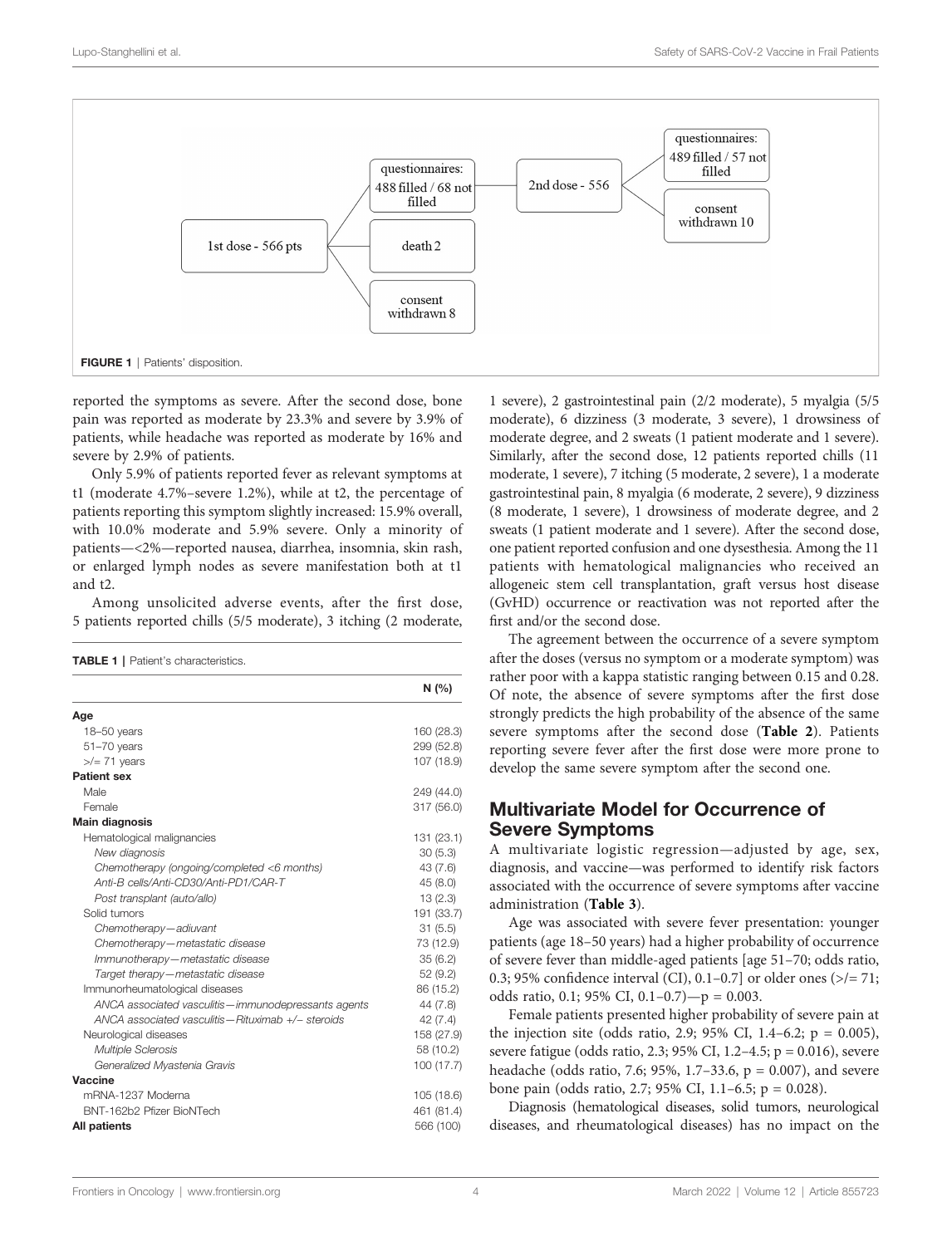<span id="page-4-0"></span>

|                      |                | t1 – One week after the first dose $N = 488$ |            | $t2$ –One week after the second dose N = 489 | <b>PPV (%)</b> | NPV $(%)$  | Kappa     |      |           |
|----------------------|----------------|----------------------------------------------|------------|----------------------------------------------|----------------|------------|-----------|------|-----------|
|                      | Not at all (%) | Moderate (%)                                 | Severe (%) | Not at all $(%)$                             | Moderate (%)   | Severe (%) |           |      |           |
| Pain                 | 194 (39.8)     | 263 (53.9)                                   | 31(6.4)    | 218 (44.6)                                   | 246 (50.3)     | 25(5.1)    | 17.2      | 96.2 | 0.15      |
| Fatigue              | 341 (69.9)     | 125 (25.6)                                   | 22(4.5)    | 285 (58.3)                                   | 171 (35.0)     | 33(6.7)    | 28.6      | 93.9 | 0.18      |
| Headache             | 430 (88.1)     | 48 (9.8)                                     | 10(2.0)    | 397 (81.2)                                   | 78 (16.0)      | 14(2.9)    | 25.0      | 97.7 | 0.18      |
| Pain bone            | 408 (83.6)     | 67 (13.7)                                    | 13(2.7)    | 356 (72.8)                                   | 114 (23.3)     | 19(3.9)    | 25.0      | 96.8 | 0.18      |
| Fever                | 459 (94.1)     | 23(4.7)                                      | 6(1.2)     | 411 (84.0)                                   | 49 (10.0)      | 29(5.9)    | 83.5      | 94.8 | 0.28      |
| Enlarged lymph nodes | 487 (99.8)     | -                                            | 1(0.2)     | 478 (97.8)                                   | 10(2.0)        | 1(0.2)     | <b>NE</b> | 99.8 | <b>NF</b> |
| Skin rash            | 471 (96.5)     | 14(2.9)                                      | 3(0.6)     | 458 (93.7)                                   | 22(4.5)        | 9(1.8)     | <b>NE</b> | 98.4 | <b>NF</b> |
| Insomnia             | 464 (95.1)     | 22(4.5)                                      | 2(0.4)     | 443 (90.6)                                   | 41(8.4)        | 5(1.0)     | <b>NE</b> | 99.1 | <b>NF</b> |
| Diarrhea             | 461 (94.5)     | 25(5.1)                                      | 2(0.4)     | 454 (92.8)                                   | 32(6.5)        | 3(0.6)     | <b>NE</b> | 99.6 | <b>NF</b> |
| Nausea or vomiting   | 471 (96.5)     | 15(3.1)                                      | 2(0.4)     | 457 (93.5)                                   | 29(5.9)        | 3(0.6)     | <b>NE</b> | 99.6 | <b>NF</b> |

PPV (positive predictive value) probability of occurrence of a severe symptom after the second dose according to the occurrence of the same symptom after the first dose. NPV (negative predictive value) probability of absence of a severe symptom after the second dose according to the not occurrence of the same after the first dose. NE, not evaluable.

Kappa (Cohen's kappa statistics) is a measure of agreement between severe vs. non-severe symptoms between the two doses.

"Moderate" and "Severe" include patients who have been troubled slightly or moderately (moderate) and severely or overwhelmingly (severe), respectively.

occurrence of severe fatigue, headache, bone pain, or fever but was associated with severe pain at the injection site: patients with a diagnosis of solid tumors reported severe pain less frequently than patients with hematological diseases (odds ratio, 0.3; 95% CI, 0.1– 1.0), patients with a diagnosis of neurological or rheumatological disease have a higher probability of occurrence of severe pain at the injection site in comparison with patients with hematological disease (odds ratio for neurological diseases, 4; 95% CI, 1.4–11; the odds ratio for rheumatological diseases, 2.8; 95% CI, 1.1–7.5)—p < 0.001.

The probability of occurrence of a severe symptom versus no symptom or moderate symptom after one of the two doses of the vaccine was estimated within each group of diseases by different subgroups and in an adjusted multivariate logistic regression analysis ([Supplementary Table 1](#page-10-0)). Notwithstanding that the only statistically significant differences were reported in the solid tumor cohort for the symptoms severe fatigue and headache, the small number of patients in each subgroup and the lack of correction for multiplicitymake it necessary to consider these results with caution.

Finally, the conditional contribution made by the vaccine (mRNA-1237 versus BNT162b2) clearly showed that mRNA-1237 was associated with a higher probability of severe pain at the injection site (odds ratio, 0.3; 95% CI, 0.1–0.6;  $p = 0.001$ ) and a higher probability of severe fever (odds ratio, 0.3; 95% CI, 0.1–  $0.7; p = 0.004$ .

#### Impact on Disease and Therapy

Overall, 11 patients (1.9%) after the first dose and 7 (1.2%) after the second dose required postponement or suspension of the disease-specific treatment due to the occurrence of symptoms associated with the vaccine. Among the 11 patients who required delays after the first dose, 7 were diagnosed with hematological disease and 4 with a solid tumor. Among the seven patients who required delays after the second dose, three were diagnosed with the hematological disease and four with a solid tumor.

No patients from the neurological diseases' cohort or the rheumatological diseases' cohort required treatment delay.

Fatal events, long-term sequelae, or hospitalization related to the vaccine was not registered. Two patients died from disease

progression; the events were clearly reported by the investigator as not related to the vaccine administration.

#### **DISCUSSION**

Questionnaires based upon open and/or closed questions administered through the web-based app, phone interview, self-reporting forms, and face-to-face visits were all utilized to collect adverse events after COVID-19 vaccinations in the effort to clarify the safety of vaccines better. Absence of a univocal method to grade and collect this information makes it almost impossible to directly compare the different experiences, but, of note, all the studies—both retrospective and prospective—are concordant in underlying the general perception of the absence of safety issue among distinct cohorts of frail patients ([Table 4](#page-6-0)).

Providing information on the safety of COVID-19 vaccination in high-risk frail populations is a duty of the international scientific community. To date, several groups are trying to answer two fundamental questions: (i) if and how frail patients develop an effective response to the vaccine and (ii) if the safety profile is confirmed valid in this category both with reference to toxicity and with reference to the maintenance of control of the underlying disease.

Knowledge of COVID-19 vaccine-related side effects have a crucial role in the public decision regarding vaccination. Studies designed to monitor the safety and effectiveness of COVID-19 vaccines globally are ongoing, focusing on short-term side effects, the booster doses' side effects, and the long-term safety and effectiveness ([50\)](#page-11-0).

Safety profile is confirmed acceptable in all the experience reported so far in frail patients.

More systemic and local side effects were observed after the second dose of vaccine than after the first dose. The most common local side effects were pain at the injection site, local rash, and local swelling, whereas the most common systemic side effects were muscle pain, fatigue, headache, fever, chills,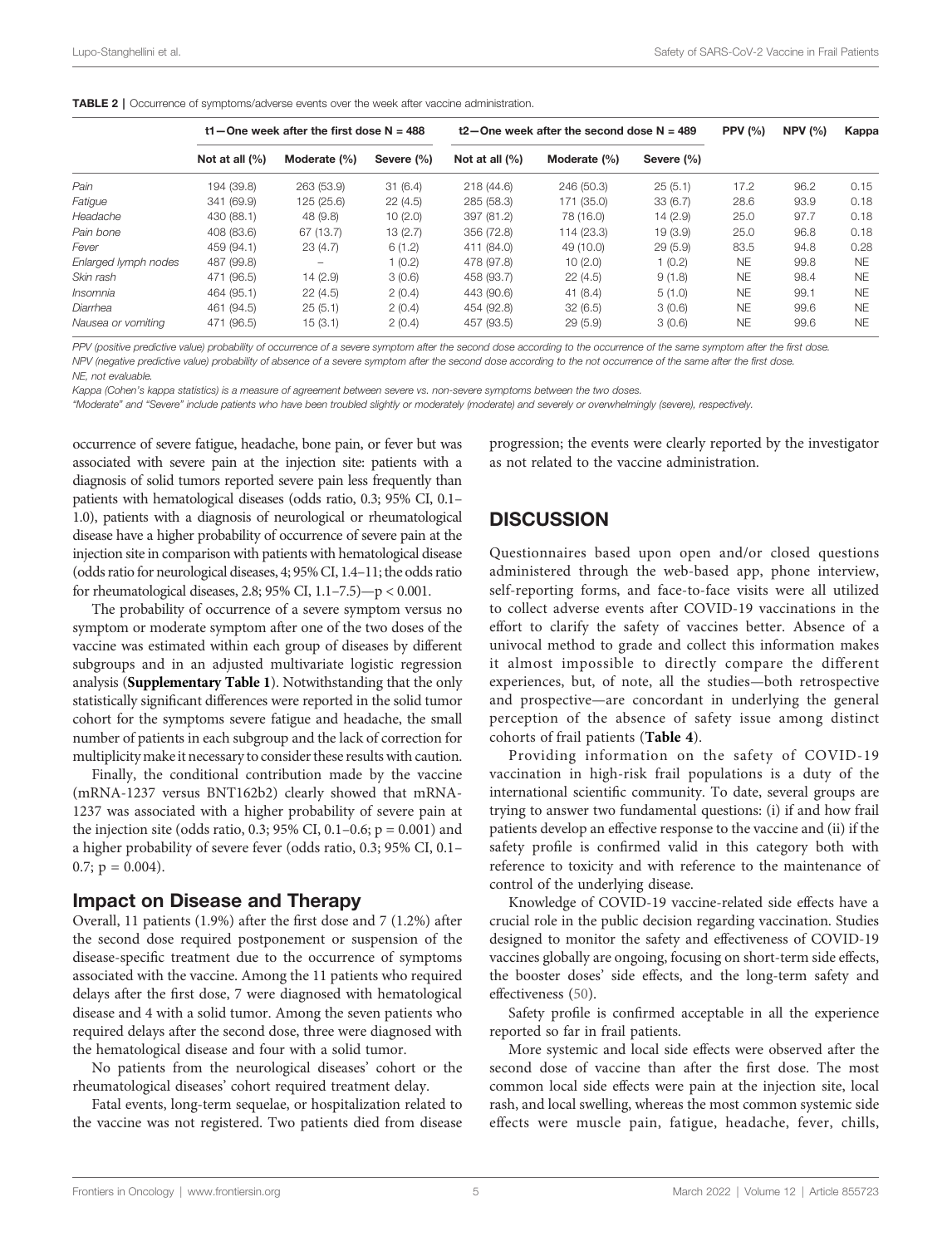<span id="page-5-0"></span>TABLE 3 | Probability of occurrence of a severe symptom after one of the two doses of vaccine estimated through a multivariate logistic regression adjusted by age, sex, diagnosis, and vaccine.

|                  |     |                         | Severe pain                   |                         | Severe fatigue                |                         | Severe headache               |                         | Severe pain bone              |                         | Severe fever                  |  |
|------------------|-----|-------------------------|-------------------------------|-------------------------|-------------------------------|-------------------------|-------------------------------|-------------------------|-------------------------------|-------------------------|-------------------------------|--|
|                  | N.  | N. (%)                  | <b>Odds Ratio</b><br>(95% CI) | N. (%)                  | <b>Odds Ratio</b><br>(95% CI) | N. (%)                  | <b>Odds Ratio</b><br>(95% CI) | N. (%)                  | <b>Odds Ratio</b><br>(95% CI) | N. (%)                  | <b>Odds Ratio</b><br>(95% CI) |  |
| Age              |     |                         |                               |                         |                               |                         |                               |                         |                               |                         |                               |  |
| $18 - 50$        | 160 | 19<br>(11.9)            | Ref.                          | 17<br>(10.7)            | Ref.                          | 12<br>(7.5)             | Ref                           | 8<br>(5.0)              | Ref                           | 17<br>(10.7)            | Ref                           |  |
| $51 - 70$        | 299 | 26<br>(8.7)             | 1.1<br>$(0.6 - 2.2)$          | 25<br>(8.4)             | 1.0<br>$(0.5 - 2.0)$          | $\overline{7}$<br>(2.3) | 0.5<br>$(0.2 - 1.3)$          | 14<br>(4.7)             | 1.1<br>$(0.4 - 2.8)$          | 11<br>(3.7)             | 0.3<br>$(0.1 - 0.7)$          |  |
| $71 +$           | 107 | 6<br>(5.6)              | 0.6<br>$(0.2 - 1.6)$          | $\overline{7}$<br>(6.5) | 0.7<br>$(0.3 - 1.9)$          | 3<br>(2.8)              | 0.5<br>$(0.1 - 2.0)$          | $\overline{7}$<br>(6.5) | 1.5<br>$(0.5 - 4.4)$          | $\mathbf{2}$<br>(1.9)   | 0.1<br>$(0.1 - 0.7)$          |  |
| p-value          |     |                         | 0.401                         |                         | 0.740                         |                         | 0.315                         | 0.725                   |                               | 0.003                   |                               |  |
| Sex              |     |                         |                               |                         |                               |                         |                               |                         |                               |                         |                               |  |
| Male             | 249 | 10<br>(4.0)             | Ref.                          | 13<br>(5.2)             | Ref.                          | $\mathbf{2}$<br>(0.8)   | Ref                           | $\overline{7}$<br>(2.8) | Ref                           | 9<br>(3.6)              | Ref                           |  |
| Female           | 317 | 41<br>(12.9)            | 2.9<br>$(1.4 - 6.2)$          | 36<br>(11.4)            | 2.3<br>$(1.2 - 4.5)$          | 20<br>(6.3)             | 7.6<br>$(1.7 - 33.6)$         | 22<br>(6.9)             | 2.7<br>$(1.1 - 6.5)$          | 21<br>(6.6)             | 1.6<br>$(0.7 - 3.8)$          |  |
| p-value          |     |                         | 0.005                         |                         | 0.016                         |                         | 0.007                         |                         | 0.028                         |                         | 0.253                         |  |
| <b>Diagnosis</b> |     |                         |                               |                         |                               |                         |                               |                         |                               |                         |                               |  |
| Hematological    | 131 | 6<br>(4.6)              | Ref.                          | 9<br>(6.9)              | Ref.                          | $\overline{4}$<br>(3.1) | Ref                           | $\overline{7}$<br>(5.3) | Ref                           | $\overline{7}$<br>(5.3) | Ref                           |  |
| Solid tumors     | 191 | $\overline{4}$<br>(2.1) | 0.3<br>$(0.1 - 1.0)$          | 10<br>(5.2)             | 0.7<br>$(0.3 - 1.7)$          | $\overline{2}$<br>(1.0) | 0.2<br>$(0.1 - 1.4)$          | 8<br>(4.2)              | 0.7<br>$(0 - 2 - 1.9)$        | 10<br>(5.2)             | 0.8<br>$(0.3 - 2.2)$          |  |
| Rheumatological  | 86  | 15<br>(17.4)            | 4.0<br>$(1.4 - 11.0)$         | 10<br>(11.6)            | 1.5<br>$(0.6 - 4.0)$          | 3<br>(3.5)              | 0.8<br>$(0.2 - 3.7)$          | 4<br>(4.7)              | $0 - 7$<br>$(0.2 - 2.6)$      | 5<br>(5.8)              | 1.0<br>$(0.3 - 3.5)$          |  |
| Neurological     | 158 | 26<br>(16.5)            | 2.8<br>$(1.1 - 7.5)$          | 20<br>(12.7)            | 1.7<br>$(0.7 - 4.1)$          | 13<br>(8.2)             | 1.7<br>$(0.5 - 5.8)$          | 10<br>(6.3)             | 1.1<br>$(0.4 - 3.0)$          | 8<br>(5.1)              | 0.5<br>$(0.2 - 1.6)$          |  |
| p-value          |     |                         | < 0.001                       |                         | 0.108                         |                         | 0.090                         |                         | 0.761                         |                         | 0.646                         |  |
| Vaccine          |     |                         |                               |                         |                               |                         |                               |                         |                               |                         |                               |  |
| m-RNA-1237       | 105 | 19<br>(18.1)            | Ref.                          | 9<br>(8.6)              | Ref.                          | 6<br>(5.7)              | Ref                           | 6<br>(5.7)              | Ref                           | 12<br>(11.4)            | Ref                           |  |
| BNT-162b2        | 461 | 32                      | 0.3                           | 40                      | 1.1                           | 16                      | 0.7                           | 23                      | 0.9                           | 18                      | 0.3                           |  |
| p-value          |     | (6.9)                   | $(0.1 - 0.6)$<br>0.001        | (8.7)                   | $(0.5 - 2.4)$<br>0.826        | (3.5)                   | $(0.3 - 2.0)$<br>0.510        | (5.0)                   | $(0.4 - 2.5)$<br>0.923        | (3.9)                   | $(0.1 - 0.7)$<br>0.004        |  |

Ref. is the referent strata.

The p-values in bold underline the statistically significant results.

gastrointestinal complications, and flu-like symptoms ([18,](#page-10-0) [19](#page-10-0), [22](#page-10-0)–[24](#page-10-0), [26](#page-11-0)–[28](#page-11-0), [30](#page-11-0), [31](#page-11-0), [36](#page-11-0)–[38](#page-11-0)). Overall, the incidence of severe symptoms was low—<2.5% ([19](#page-10-0), [39,](#page-11-0) [41](#page-11-0))—with authors reporting no severe grade 3–4 adverse events [\(20](#page-10-0)–[22](#page-10-0), [24,](#page-10-0) [33](#page-11-0), [38,](#page-11-0) [42](#page-11-0)–[46](#page-11-0)). In a national prospective cohort study evaluating outcomes in patients with hematological malignancies in Lithuania ([25\)](#page-11-0), the authors reported that adverse events were more common after the second dose, with fatigue being the most prevalent symptom (13%). No grade 4 adverse events were reported.

Among patients with multiple sclerosis, Lotan and colleagues ([26\)](#page-11-0) outlined how 15% of the participants reported new or worsening neurological symptoms following the vaccination, the most frequent being sensory disturbances (58.3%). Most symptoms occurred within the first 24 h after vaccination and resolved within 3 days. A total of 28 participants (77.8%) did not require any medication to treat their symptoms. Of note, no increased risk of relapse activity was noted across patients with multiple sclerosis ([26](#page-11-0), [27\)](#page-11-0) or autoimmune inflammatory rheumatic diseases ([29](#page-11-0)–[31](#page-11-0)): Boekel and coworkers clearly showed how multivariable logistic regression analyses showed similar odds for any adverse event, systemic adverse events, or moderate or severe adverse events between patients and controls,

which was consistent when patients with rheumatoid arthritis or multiple sclerosis were compared with healthy controls ([36\)](#page-11-0).

In our experience, cohort composition was clearly defined at enrolment of patients, identifying a subset of high-risk subjects for severe COVID-19. The monitoring strategy was defined per protocol and homogeneous across the four categories of diseases (hematological disease, solid tumors, neurological conditions, and rheumatological diseases).

Overall, our study confirms the positive safety profile reported by other authors in both prospective and retrospective analyses ([Table 4](#page-6-0)). Incidence of severe adverse events after vaccine administration was generally low and <3%. Most frequent complaints were pain at the injection site (severe, 6.3%) and fatigue (severe, 4.5%) after the first dose; pain at the injection site (severe, 5.1%), fatigue (severe, 6.8%), bone pain (severe, 3.9%) and fever (severe, 6%) after the second dose.

Patients experiencing a severe symptom after the first dose were more likely to report the same after the second one. Similarly, the absence of a severe symptom after the first dose was significantly associated with an absence of the same symptoms also after the second dose. This observation should be taken into consideration during the counseling of patients: patients should be reassured about the possibility of adopting a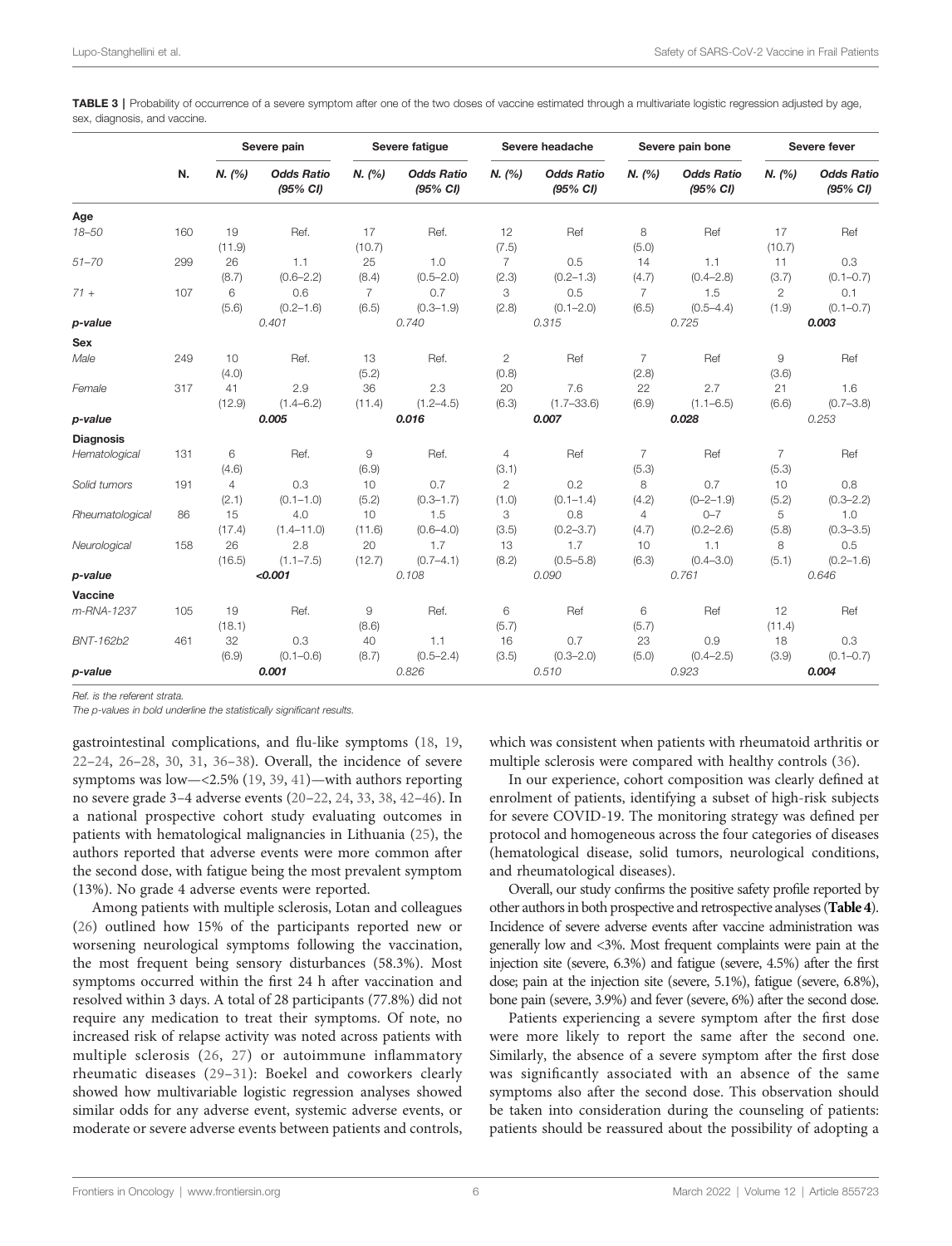#### <span id="page-6-0"></span>TABLE 4 | Literature review.

| <b>Cohort</b>                             | N of<br>pts | Control<br>group                                           | Vaccine                                 | <b>Methods for</b><br>evaluation of<br>AE                                                                                                                                                                                                                                                                                                                                                                                                                                                                                                                                                           | AE reported                                                                                                                                                                                                                                                                                                                                                                                                                                                                                                                                                                                                                                                                                                                                                                                                                              | <b>Severe AE</b>                                                                                                                                                                                                                                                                                                                                                                                                                                                                                                                                                                                                                                                                                                                                                                                                                   |
|-------------------------------------------|-------------|------------------------------------------------------------|-----------------------------------------|-----------------------------------------------------------------------------------------------------------------------------------------------------------------------------------------------------------------------------------------------------------------------------------------------------------------------------------------------------------------------------------------------------------------------------------------------------------------------------------------------------------------------------------------------------------------------------------------------------|------------------------------------------------------------------------------------------------------------------------------------------------------------------------------------------------------------------------------------------------------------------------------------------------------------------------------------------------------------------------------------------------------------------------------------------------------------------------------------------------------------------------------------------------------------------------------------------------------------------------------------------------------------------------------------------------------------------------------------------------------------------------------------------------------------------------------------------|------------------------------------------------------------------------------------------------------------------------------------------------------------------------------------------------------------------------------------------------------------------------------------------------------------------------------------------------------------------------------------------------------------------------------------------------------------------------------------------------------------------------------------------------------------------------------------------------------------------------------------------------------------------------------------------------------------------------------------------------------------------------------------------------------------------------------------|
| <b>Allo-HSCT</b><br>(20, 24)              | 192         | 26 healthy<br>subjects                                     | <b>BNT162b2</b>                         | Questionnaire<br>within 7 days<br>following the<br>first vaccination<br>$(24)$ .<br>Interview and<br>clinical<br>evaluation,<br>grading CTC<br>AE v5 (20)                                                                                                                                                                                                                                                                                                                                                                                                                                           | Only grade 1 or 2 AEs<br>were observed.<br>Cytopenia 12% after the<br>1st dose and 10% after<br>the 2nd dose $(20)$ . 3<br>cases of GvHD<br>exacerbation after each<br>dose $(20)$ .                                                                                                                                                                                                                                                                                                                                                                                                                                                                                                                                                                                                                                                     | There were no grade 3 or 4 non-hematological adverse events.<br>A single case of impending graft rejection was summarized as<br>possibly related.                                                                                                                                                                                                                                                                                                                                                                                                                                                                                                                                                                                                                                                                                  |
| Oncohematology<br>(23, 25)                | 977         | 67 healthy<br>$subjects +$<br>36 elderly<br>w/o<br>cancers | <b>BNT162b2</b>                         | Questionnaires<br>adapted from<br>the original<br>phase 3<br>BNT162b2 trial<br>(25)<br>Registration of<br>local and<br>systemic side<br>effects $(23)$                                                                                                                                                                                                                                                                                                                                                                                                                                              | after the 2nd dose (25).<br>Mild pain at the injection<br>site most common side<br>effect in all the cohorts<br>$(23)$ .                                                                                                                                                                                                                                                                                                                                                                                                                                                                                                                                                                                                                                                                                                                 | AEs were more common    No grade 4 adverse events were reported                                                                                                                                                                                                                                                                                                                                                                                                                                                                                                                                                                                                                                                                                                                                                                    |
| <b>Cancer</b> (19, 21,<br>$38-42, 44, 45$ | 2,387 739   | healthy<br>subjects                                        | <b>BNT162b2</b><br>mRNA-1273<br>ChAdOx1 | Solicited and<br>unsolicited AE<br>collection<br>through face-<br>to-face or<br>telephone<br>consultations<br>(19).<br>Weekly<br>telephone<br>consultation<br>$(21)$ .<br>Patient-<br>reported<br>outcomes<br>between 1-2-4<br>weeks after<br>each dose (38).<br>Web-based<br>electronic<br>platform for<br>home toxicity<br>monitoring (39)<br>AE graded<br>according to<br>patients<br>interview within<br>2-4-week<br>windows (40).<br>Patient-<br>reported scale<br>(very mild/mild/<br>moderate/<br>severe) (41).<br>Questionnaire<br>$(42, 44)$ .<br>Review of<br>medical records<br>$(45)$ . | The most frequently<br>reported local AE was<br>mild-to-moderate pain at<br>the injection site (39).<br>AEs occurred between<br>39% and 56% patients<br>after the 1 <sup>st</sup> dose and<br>between 29% and 58%<br>after the $2^{nd}$ (21, 41, 44)<br>1st dose AEs: local side<br>effects 29.8%-31.5%,<br>fatigue 8.3%-7%,<br>headaches 3.9%-8.17%<br>and arthralgia/myalgia<br>3.7%-2.71% (38-41).<br>2nd dose AEs: fever<br>5.8%-14.1%, local<br>reactions 12.6%-<br>33.46%, fatigue 10.4%-<br>8.9%, arthralgia/myalgia<br>$5.2\%$ (41).<br>Overall: 45%-69%<br>injection site pain,<br>myalgia 9.5%-15%,<br>bone pain 5%, headache<br>10%-24.3%, fatique<br>10%-28.6%, chills 10%,<br>appetite loss 5% (19, 40,<br>42, 45).<br>AEs were more common<br>after the 2nd vaccine<br>dose than that with the<br>1st (33.3% vs. 7%) (44). | No grade 3/4 side effects were recorded (21, 38, 40, 42, 44, 45).<br>Low rate of grade 3/4 AE: 2.1% vaccine related AE grade 3 (19),<br>3.3% of patients after the 1st inoculum and 1.4% after the<br>booster $(41)$ .<br>One sudden death occurred after 5 days of the vaccine in a<br>hospitalized patient who received active chemotherapy for<br>advanced bladder cancer. The post-mortem examination<br>revealed pulmonary embolism (41).<br>Three cancer-related deaths were considered unrelated to the<br>BNT162b2 vaccine (39).<br>One patient died due to myocardial infarction—the authors<br>cannot complete rule out that this event was vaccine related (39).<br>Severe reactogenicity occurred in 1% of the patients following the<br>priming dose and in 3% of the patients following the booster<br>dose $(39)$ . |

(Continued)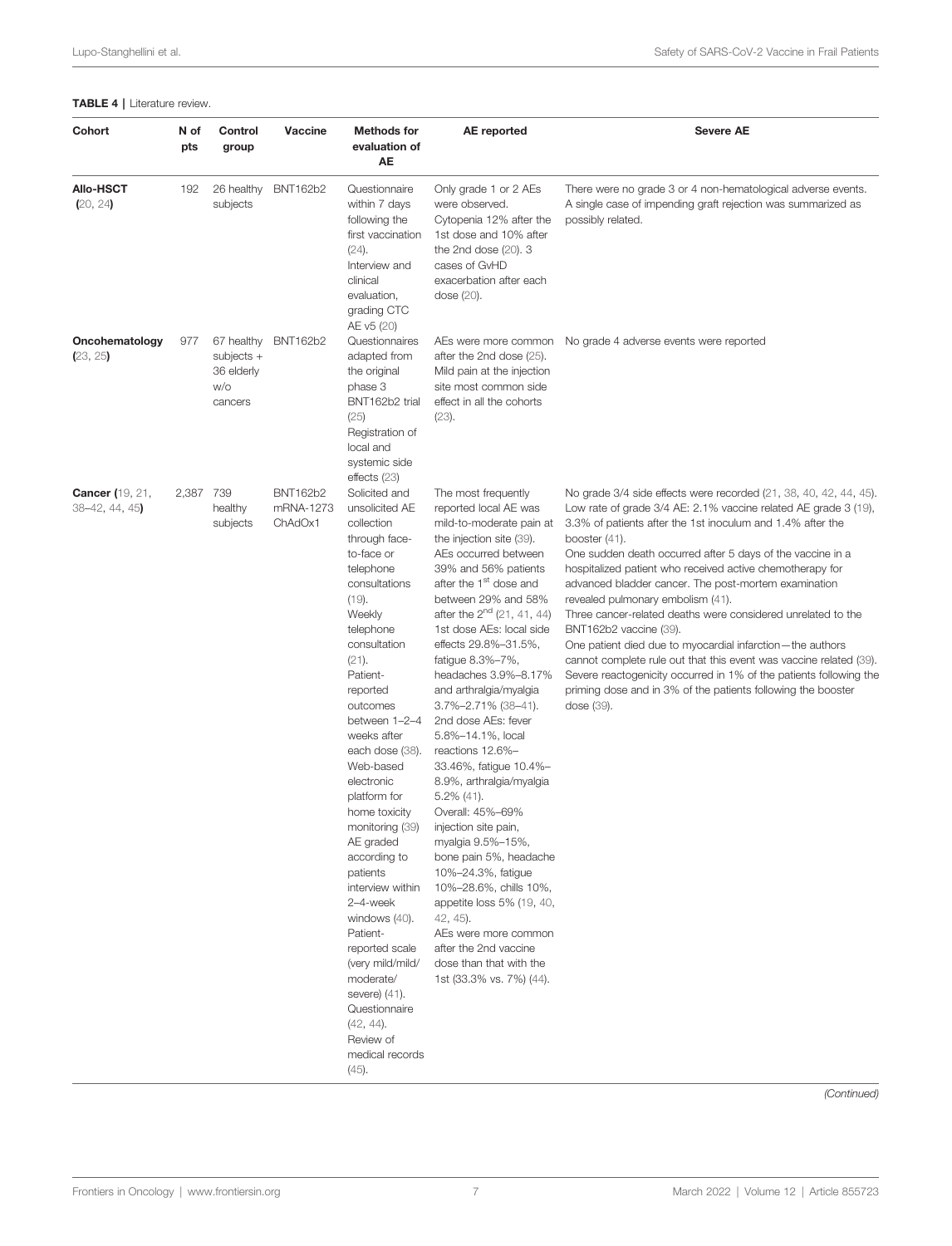#### TABLE 4 | Continued

| <b>Cohort</b>                                                                 | N of<br>pts | Control<br>group                                                                     | Vaccine                                                                             | <b>Methods for</b><br>evaluation of<br>AE                                                                                                                                                                                                                                                                                     | <b>AE</b> reported                                                                                                                                                                                                                                                                                                                                                                                                                                                                                                                                                                                   | <b>Severe AE</b>                                                                                                                                                                                                                                                                                                                                                                                                                                                                                                                                                                                                                                                                                                                                                                                                                                                                                                                                                                              |
|-------------------------------------------------------------------------------|-------------|--------------------------------------------------------------------------------------|-------------------------------------------------------------------------------------|-------------------------------------------------------------------------------------------------------------------------------------------------------------------------------------------------------------------------------------------------------------------------------------------------------------------------------|------------------------------------------------------------------------------------------------------------------------------------------------------------------------------------------------------------------------------------------------------------------------------------------------------------------------------------------------------------------------------------------------------------------------------------------------------------------------------------------------------------------------------------------------------------------------------------------------------|-----------------------------------------------------------------------------------------------------------------------------------------------------------------------------------------------------------------------------------------------------------------------------------------------------------------------------------------------------------------------------------------------------------------------------------------------------------------------------------------------------------------------------------------------------------------------------------------------------------------------------------------------------------------------------------------------------------------------------------------------------------------------------------------------------------------------------------------------------------------------------------------------------------------------------------------------------------------------------------------------|
| <b>Cancers</b><br>(checkpoint<br>inhibitors) $(18, 43)$                       | 222         | 2,241<br>healthy<br>subjects                                                         | BNT162b2                                                                            | Solicited and<br>unsolicited AE<br>collection<br>Telephone<br>questionnaires<br>$17-21$ days<br>after the first<br>vaccine dose<br>and median 19<br>days after the<br>second                                                                                                                                                  | 1st dose AEs pain at the<br>injection site 21%-<br>28.57% (18) - (43).<br>2nd dose AEs fever<br>6.94% $(43)$ pain at the<br>injection site 63%, local<br>rash 2%, local swelling<br>9%; muscle pain 34%,<br>fatique 34%, headache<br>16%, fever 10%, chills<br>10%, gastrointestinal<br>complications 10%, flu-<br>like symptoms 2% (18).<br>Systemic events more<br>frequent after the 2nd<br>dose, while local effects<br>were less common (43).                                                                                                                                                   | No thrombosis, hypersensitivity adverse events or vaccine-related<br>anaphylaxis were signaled. One patient has reported two<br>immune-related side effects (hepatitis G3 and colitis G3) 10 days<br>after the first dose of vaccine.                                                                                                                                                                                                                                                                                                                                                                                                                                                                                                                                                                                                                                                                                                                                                         |
| <b>Multiple sclerosis</b><br>$(26 - 28, 37)$                                  | 896         | 7 healthy<br>subjects                                                                | <b>BNT162b2</b><br>ChAdOx1<br>mRNA-1273                                             | Questionnaires<br>(26, 28)<br>Telemedicine<br>and face-to-<br>face<br>evaluation (7-<br>21 days after<br>each dose) (27)                                                                                                                                                                                                      | Between 56.9% and<br>94% reported AEs (26,<br>28).<br>AEs: sore arm 70%, flu-<br>like symptoms 64%,<br>fever 21%, fatigue 27%,<br>headache 21% (27, 28,<br>37).                                                                                                                                                                                                                                                                                                                                                                                                                                      | No severe adverse effects occurred (28)<br>15.1% of participants reported new or worsening neurological<br>symptoms (26). Acute relapse 2.1% and 1.6% following the first<br>and second doses, respectively (27). 2 people reported new or<br>worsening MS symptoms (37)                                                                                                                                                                                                                                                                                                                                                                                                                                                                                                                                                                                                                                                                                                                      |
| <b>Systemic</b><br>autoimmune<br><b>Disease</b><br>$(14, 22, 29 - 36,$<br>46) | 6492        | 394<br>healthy<br>subjects<br>$+26$<br>patients<br><b>COVID</b><br>recovered<br>(28) | <b>BNT162b2</b><br>ChAdOx1<br>mRNA-1273<br><b>BBV152</b><br>CoronaVac<br>Ad26COV2.S | Registration of<br>local and<br>systemic side<br>effects (22)<br>Questionnaire<br>distributed via<br>e-mail (35),<br>phone (29),<br>web-based (32)<br>7th days after<br>vaccination<br>collection of<br>data (33)<br>Questionnaire<br>within the 1st<br>week after<br>vaccination (34)<br>Questionnaires,<br>(30, 31, 36, 46) | Absence of AEs 20% of<br>patients (22).<br>Overall occurrence of<br>AEs 35%-60.5% (14,<br>33, 35, 36, 46)<br>AEs: local reactions<br>17%-89%; systemic<br>symptoms 69%,<br>headache 12%-20%;<br>muscle sore 10%-22.8%<br>fatigue 7.4%-33.4% (22,<br>30, 31, 33, 36).<br>1st dose AEs 45%-53%,<br>2nd dose AEs 26%-<br>53% (30, 32).<br>Patients who received<br>both vaccine doses and<br>reported side effects<br>after the 1st dose were<br>more likely to report side<br>effects after the 2nd<br>dose than those who did<br>not (relative risk 2.30,<br>95% CI 1.88-2.82; p <<br>$0.0001)$ (32). | No participants reported severe adverse events (22, 32-34, 46).<br>Severe adverse events 1% (35). Major adverse events: death (2)<br>several weeks after the 2nd dose, non-disseminated herpes<br>zoster (6), uveitis (2), and pericarditis (1) (29). Postvaccination<br>disease activity remained stable in the majority of patients (29).<br>Relapses of the underlying disease 2.2% of patients after the first<br>dose of vaccine (30). 11% of patients reported that their psoriasis<br>worsened after vaccination (22). Immunosuppressive treatment<br>was postponed because of COVID-19 vaccination in 6% patients<br>(35) Four patients reported flare of arthritis that resolved within 5<br>days (33). One patient with Familial Mediterranean fever reported<br>new-onset arthritis 2 weeks after the 1st dose. No flare-up of the<br>underlying IRD occurred in any other patient (31). Flares of<br>existing systemic rheumatic disease 13.4%, 4.6% requiring<br>treatment (36). |

preventive strategy to reduce the burden of symptoms and on the not-unexpected onset of the symptom itself.

Moreover, the definition of predisposing factors to an increased possibility of presenting specific adverse events (e.g., younger patients are more likely to experience fever) can help both in the implementation of preventive measures (e.g., preemptive administration of painkiller drugs or antifever), in the optimization of counseling (e.g., if a patient experienced adverse events after the first shot, he should be advised that the

recurrence of the same after the second is very likely and that this is not unexpected; moreover, strategies to counterbalance this inconvenience can be applied), and in the planning of therapies and/or vaccination itself.

According to the design of the study, the patient population was selected for the intrinsic immunocompromised condition related both to the underling disease and the given treatments. Very few patients in each subgroup experienced severe symptoms, and this makes difficult to draw any additional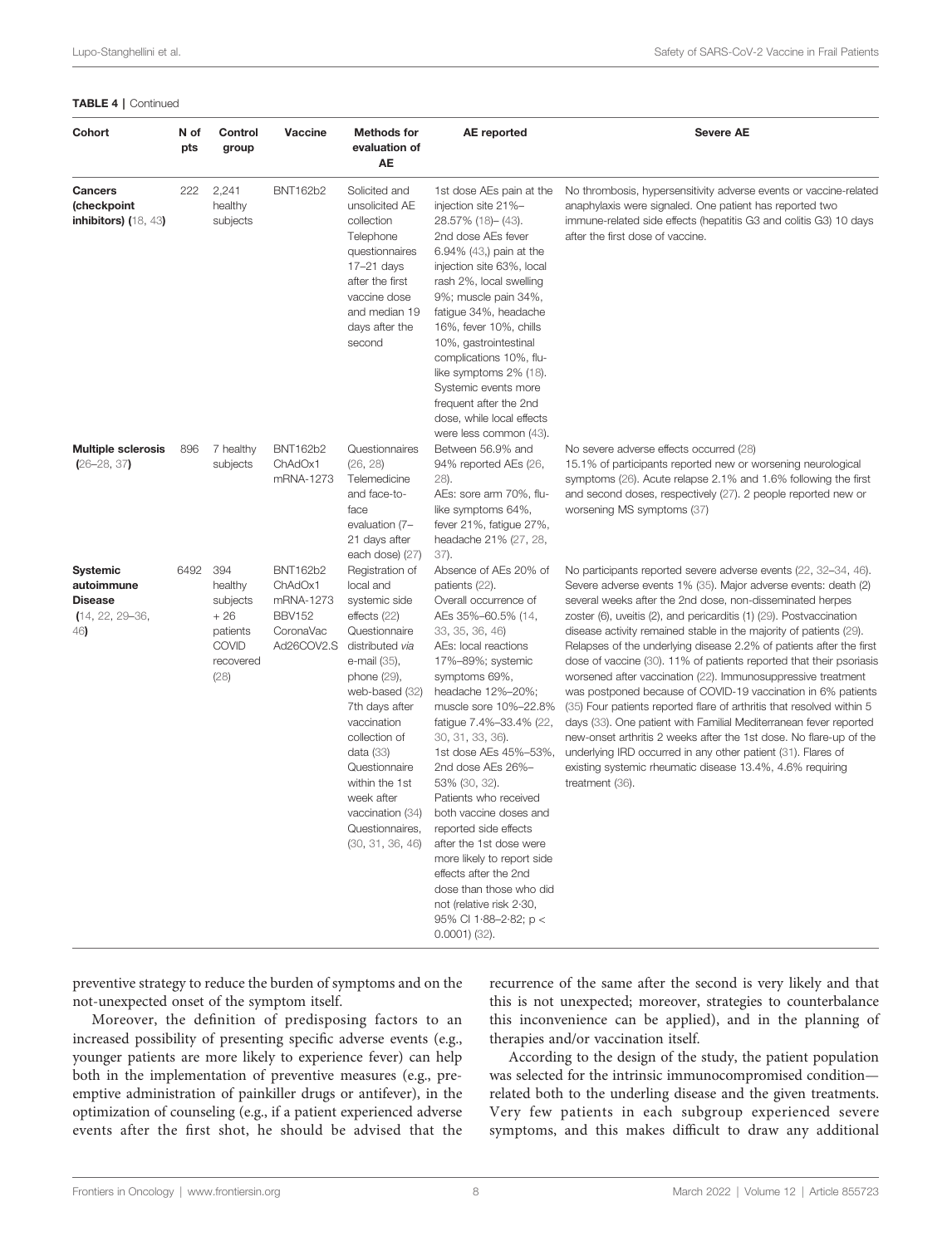conclusion (e.g., correlation between disease–treatment–disease status and occurrence of severe adverse events). Pursuing the monitoring of frail patients will further enlighten possible influencing factors.

Of note, <2% of patients required a delay or a suspension of the ongoing or planned treatment of the underlying diseases due to vaccination. This pointed out the positive safety profile of the vaccine strategy; furthermore, this aspect should be discussed with patients to confirm the absence of impact on the whole therapy program. Whatever the underlying disease (a hematological cancer, a solid tumor, a rheumatological disease, or a neurological disease), the mRNA-COVID-19 vaccine should be considered a crucial step to allow a safe program of treatment more than a possible obstacle or danger to pursue the control of the disease, being the safety profile reassuring. Fatal events or hospitalization related to the vaccine were not registered in our cohort of high-risk frail patients.

Despite the absence of safety concerns emerging from our study, we suggest that it is mandatory to maintain constant and careful surveillance concerning post-vaccination adverse events. This can only contribute to the reliability that the vaccination strategy pursues and represents a cornerstone of general medical practice.

As outlined by several authors [\(3](#page-10-0)–[9\)](#page-10-0), one of the most common reasons for vaccine hesitancy was fear related to vaccine side effects and disease worsening: we can confirm that vaccine side effects were both manageable and in line with previously reported in the general population, without the occurrence of unexpected events and no concern related to worsening of the underlying disease or the need to delay treatment.

To further strengthen the safety of the vaccine in frail patients, we underline that our safety results are in line with what has been observed in the pivotal studies conducted in immunocompetent subjects. Safety assessments included monitoring of solicited local and systemic adverse events for 7 days after each injection for both mRNA-1273 [\(1](#page-10-0)) and BNT162b2 vaccine ([2](#page-10-0)).

In the mRNA-1273 [\(1\)](#page-10-0) group, the adverse events at the injection site (pain was the most common event) occurred after the first dose in 84.2% of subjects, and the severity was mainly grade 1 or 2. After the first dose, 54.9% of subjects reported systemic adverse events; after the second dose, this percentage increased up to 79.4%, and, similarly, the severity increased. Authors reported that both solicited injection site and systemic adverse events were more common among younger participants (18–<65 years of age) than among older participants (≥65 years of age).

Similarly, in the BNT162b2 ([2\)](#page-10-0) group, local reactogenicity (pain at the injection site) was reported frequently (85% of subjects <55 years and 71% of >55 years after the first dose, 78% and 66% respectively, after the second). The proportion of participants reporting local reactions did not increase after the second dose, and no participant reported a grade 4 local reaction. In general, local reactions were mostly mild to moderate in severity. Systemic events were reported more often by younger vaccine recipients (16–55 years of age) than by older vaccine recipients (more than 55 years of age) and more often after the

second dose than the first dose. The most reported systemic events were fatigue and headache.

# **CONCLUSION**

Frail patients who are candidates to mRNA-COVID-19 vaccination should be reassured about the safety profile of vaccine strategy: adverse events were in line with the report from the healthy cohort of subjects and national observatories, no evidence of worsening of the underlying disease was reported, and no concern on the adherence to the treatment program of the disease itself emerged from our prospective multicenter national study. Pursuing careful and timely monitoring of expected and unexpected adverse events represents a gold standard of modern medicine and can only support evidencebased medicine.

# DATA AVAILABILITY STATEMENT

All data produced in the present study are available upon reasonable request to the authors.

# ETHICS STATEMENT

The protocol has been approved by national competent authorities (AIFA) and the ethics committee of the National Institute for Infectious Diseases Lazzaro Spallanzani (IRCCS). The patients/participants provided their written informed consent to participate in this study.

# THE VAX4FRAIL STUDY GROUP:

Principal Investigators (alphabetical order): Giovanni Apolone (Fondazione IRCCS Istituto Nazionale dei Tumori di Milano); Alberto Mantovani (IRCCS Istituto Clinico Humanitas, Milano).

Scientific Coordinator: Massimo Costantini (Fondazione IRCCS Istituto Nazionale dei Tumori di Milano).

Steering Committee (alphabetical order): Chiara Agrati (IRCCS Istituto per le Malattie Infettive Lazzaro Spallanzani, Roma); Giovanni Apolone (Fondazione IRCCS Istituto Nazionale dei Tumori di Milano); Fabio Ciceri (IRCCS Ospedale San Raffaele, Milano); Gennaro Ciliberto (IRCCS Istituto Nazionale Tumori Regina Elena, Roma); Massimo Costantini (Fondazione IRCCS Istituto Nazionale dei Tumori di Milano); Franco Locatelli (Università La Sapienza, Roma); Alberto Mantovani (IRCCS Istituto Clinico Humanitas, Milano); Fausto Baldanti (Fondazione IRCCS Policlinico San Matteo di Pavia); Aldo Morrone (Istituto Dermatologico San Gallicano IRCCS, Roma); Carlo Salvarani (Azienda USL-IRCCS Reggio Emilia); Nicola Silvestris (IRCCS Istituto Tumori "Giovanni Paolo II," Bari); Fabrizio Tagliavini (Fondazione IRCCS Istituto Neurologico Carlo Besta, Milano);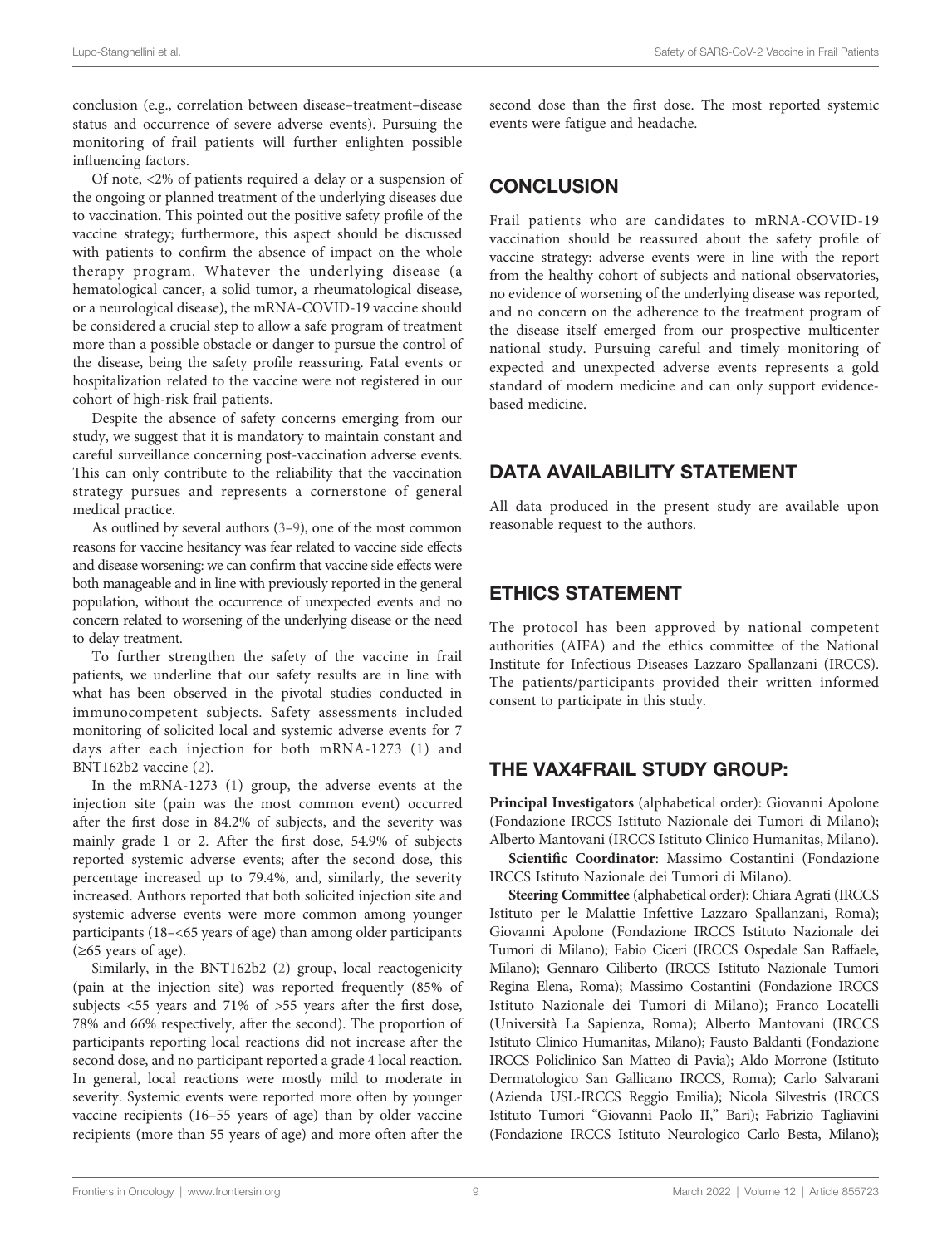Antonio Uccelli (Ospedale Policlinico San Martino IRCCS, Genova); Pier Luigi Zinzani (IRCCS Azienda Ospedaliero-Universitaria di Bologna).

#### Disease Groups

- 1. Hematological Malignancies Referent: Paolo Corradini (Fondazione IRCCS Istituto Nazionale dei Tumori, Milano);
- 2. Solid Tumors Referent: Gennaro Ciliberto (IRCCS Istituto Nazionale Tumori Regina Elena, Roma);
- 3. Immunorheumatological Diseases Referent: Carlo Salvarani (Azienda USL IRCCS Reggio Emilia);
- 4. Neurological Diseases: Referent: Antonio Uccelli (Ospedale Policlinico San Martino IRCCS, Genova); Renato Mantegazza (Fondazione I.R.C.C.S Istituto Neurologico Carlo Besta (INCB), Milano).

# IMMUNOLOGICAL GROUP

Referents: Chiara Agrati (IRCCS Istituto per le Malattie Infettive Lazzaro Spallanzani, Roma); Maria Rescigno (IRCCS Istituto Clinico Humanitas, Milano); Daniela Fenoglio (Ospedale Policlinico San Martino IRCCS, Genova);

Participants: Roberta Mortarini (Fondazione IRCCS Istituto Nazionale dei Tumori di Milano); Cristina Tresoldi (IRCCS Ospedale San Raffaele, Milano); Laura Conti (IRCCS Istituto Nazionale.

Tumori Regina Elena, Roma); Stefania Croci (Azienda USL IRCCS Reggio Emilia); Fausto Baldanti (Fondazione IRCCS Policlinico San Matteo di Pavia); Vito Garrisi (IRCCS Istituto Tumori "Giovanni Paolo II," Bari); Fulvio Baggi (Fondazione IRCCS Istituto Neurologico Carlo Besta, Milano); Tiziana Lazzarotto (IRCCS Azienda Ospedaliero-Universitaria di Bologna); Fulvia Pimpinelli (Istituto Dermatologico San Gallicano IRCCS, Roma).

# INMI CENTRALIZED LABORATORY (INMI LAZZARO SPALLANZANI–IRCCS, ROMA) (ALPHABETICAL ORDER)

Enrico Girardi (Scientific Director), Aurora Bettini; Veronica Bordoni; Concetta Castilletti; Eleonora Cimini; Rita Casetti; Francesca Colavita; Flavia Cristofanelli; Massimo Francalancia; Simona Gili; Giulia Gramigna; Germana Grassi; Daniele Lapa; Sara Leone; Davide Mariotti; Giulia Matusali; Silvia Meschi; Stefania Notari; Enzo Puro; Marika Rubino; Alessandra Sacchi; Eleonora Tartaglia

### CLINICAL TASK FORCE

Paolo Corradini, Silvia Damian, Filippo de Braud (Fondazione IRCCS Istituto Nazionale dei Tumori di Milano); Maria Teresa Lupo-Stanghellini, Lorenzo Dagna, Francesca Ogliari, Massimo Filippi (IRCCS Ospedale San Raffaele: Milano); Giulia Piaggio

(IRCCS Istituto Nazionale Tumori Regina Elena, Roma); Elena Azzolini, Chiara Pozzi, Luca Germagnoli, Carlo Selmi, Maria De Santis, Carmelo Carlo-Stella, Alexia Bertuzzi, Francesca Motta, Angela Ceribelli (IRCCS Istituto Clinico Humanitas, Milano);

Fausto Baldanti, Sara Monti (Fondazione IRCCS Policlinico San Matteo di Pavia); Aldo Morrone (Istituto Dermatologico San Gallicano IRCCS, Roma); Maria Grazia Catanoso, Carmine Pinto, Francesco Merli, Franco Valzania, Monica Guberti (Azienda USL-IRCCS Reggio Emilia);

Rosa Divella, Antonio Tufaro, Vito Garrisi, Sabina Delcuratolo, Mariana Miano (IRCCS Istituto Tumori "Giovanni Paolo II," Bari);

Carlo Antozzi, Silvia Bonanno Rita Frangiamore, Lorenzo Maggi (Fondazione IRCCS Istituto Neurologico Carlo Besta, Milano); Antonio Uccelli, Paolo Pronzato, Matilde Inglese, Carlo Genova, Caterina Lapucci, Alice Laroni, Ilaria Poirè (Ospedale Policlinico San Martino IRCCS, Genova);

Marco Fusconi, Vittorio Stefoni, Maria Abbondanza Pantaleo (IRCCS Azienda Ospedaliero-Universitaria di Bologna).

### STATISTICAL COMMITTEE

Diana Giannarelli (IRCCS Istituto Nazionale Tumori Regina Elena, Roma).

### E-CRF AND MONITORING REFERENT:

Valentina Sinno, Serena Di Cosimo (Fondazione IRCCS Istituto Nazionale dei Tumori di Milano).

# PROJECT MANAGERS OF THE STUDY:

Referents: Elena Turola, Azienda USL-IRCCS di Reggio Emilia.

Participants: Iolanda Pulice, Roberta Mennitto Fondazione IRCCS Istituto Nazionale dei Tumori, Milano); Stefania Trinca (IRCCS Ospedale San Raffaele, Milano); Giulia Piaggio (IRCCS Istituto Nazionale Tumori Regina Elena, Roma); Chiara Pozzi (IRCCS Istituto Clinico Humanitas, Milano);

Irene Cassaniti (Fondazione IRCCS Policlinico San Matteo, Pavia); Alessandro Barberini (Istituto Dermatologico San Gallicano IRCCS, Roma); Arianna Belvedere (Azienda USL-IRCCS Reggio Emilia);

Sabina Del Curatolo (IRCCS Istituto Tumori "Giovanni Paolo II," Bari); Rinaldi Elena, Federica Bortone (Fondazione IRCCS Istituto Neurologico Carlo Besta, Milano); Maria Giovanna Dal Bello (Ospedale Policlinico San Martino IRCCS, Genova); Silvia Corazza (IRCCS Azienda Ospedaliero-Universitaria, Bologna).

### AUTHOR CONTRIBUTIONS

MC, VS, and ET had full access to all the data in the study and took responsibility for the integrity of the data and the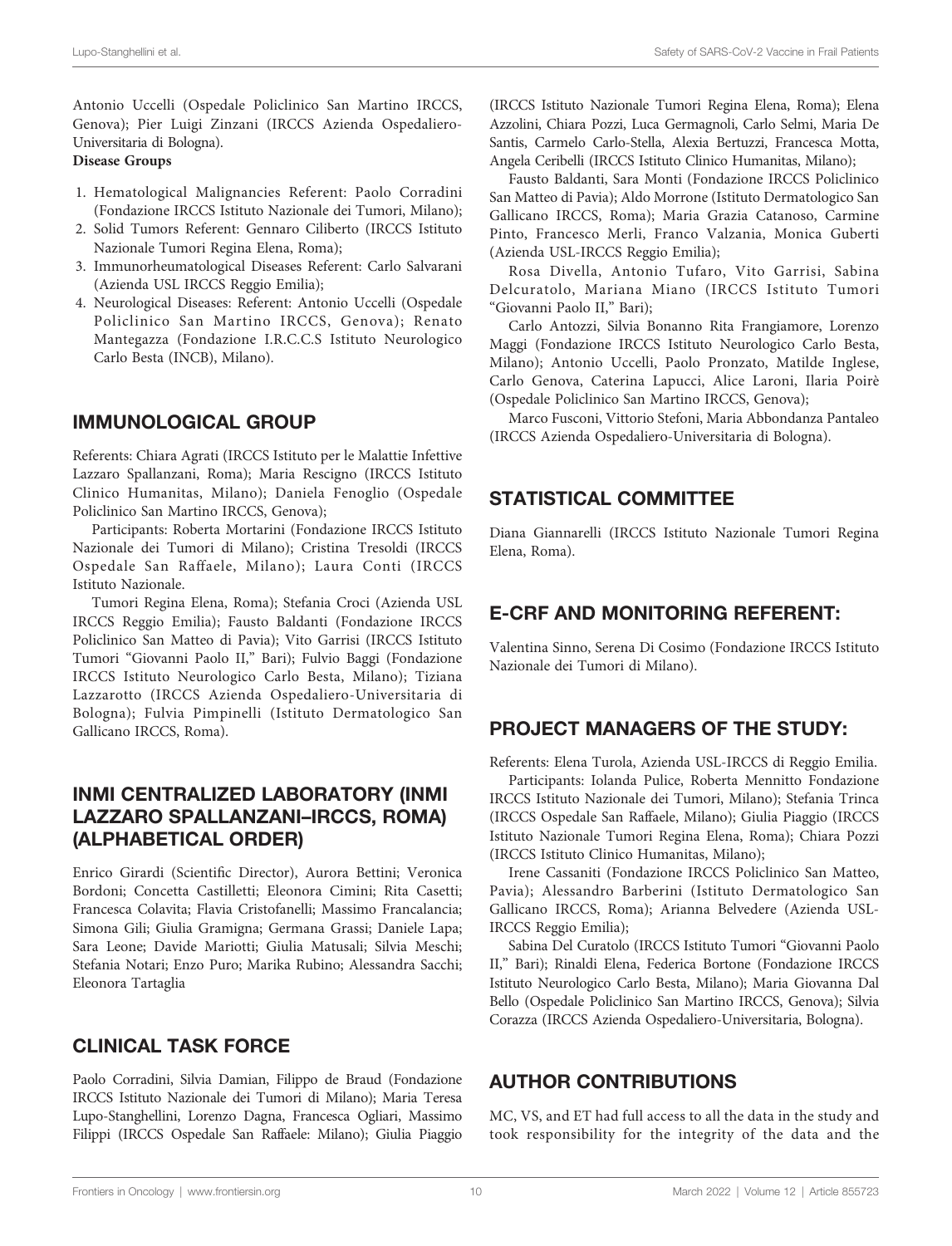<span id="page-10-0"></span>accuracy of the data analysis. Concept and design: MTLS, SDC, MC, SM, NS, GA, and AMa. Acquisition, analysis, or interpretation of data: MTLS, SDC, MC, SM, and NS. Drafting of the manuscript: MTLS, SDC, SM, MC, and NS. Critical revision of the manuscript for important intellectual content: all authors. Statistical analysis: MC, DG, and ET. Administrative, technical, or material support: VS and ET. All authors contributed to the article and approved the submitted version.

#### FUNDING

This study has been financed by Italian Ministry of Health within Ricerca Corrente 2021-Special Projects-Vax4Frail.

### **REFERENCES**

- 1. Baden LR, El Sahly HM, Essink B, Kotloff K, Frey S, Novak R, et al. Efficacy and Safety of the mRNA-1273 SARS-CoV-2 Vaccine. N Engl J Med (2021) 384 (5):403–16. doi: [10.1056/NEJMoa2035389](https://doi.org/10.1056/NEJMoa2035389)
- 2. Polack FP, Thomas SJ, Kitchin N, Absalon J, Gurtman A, Lockhart S, et al. Safety and Efficacy of the BNT162b2 mRNA Covid-19 Vaccine. N Engl J Med (2020) 383(27):2603–15. doi: [10.1056/NEJMoa2034577](https://doi.org/10.1056/NEJMoa2034577)
- 3. Lee LYW, Cazier JB, Starkey T, Briggs SEW, Arnold R, Bisht V, et al. COVID-19 Prevalence and Mortality in Patients With Cancer and the Effect of Primary Tumour Subtype and Patient Demographics: A Prospective Cohort Study. Lancet Oncol (2020) 21(10):1309–16. doi: [10.1016/S1470-2045\(20\)30442-3](https://doi.org/10.1016/S1470-2045(20)30442-3)
- 4. Lee LY, Cazier JB, Angelis V, Arnold R, Bisht V, Campton NA, et al. COVID-19 Mortality in Patients With Cancer on Chemotherapy or Other Anticancer Treatments: A Prospective Cohort Study. Lancet (2020) 395(10241):1919–26. doi: [10.1016/S0140-6736\(20\)31173-9](https://doi.org/10.1016/S0140-6736(20)31173-9)
- 5. Chaudhry F, Bulka H, Rathnam AS, Said OM, Lin J, Lorigan H, et al. COVID-19 in Multiple Sclerosis Patients and Risk Factors for Severe Infection. J Neurol Sci (2020) 418:117147. doi: [10.1016/j.jns.2020.117147](https://doi.org/10.1016/j.jns.2020.117147)
- 6. Salter A, Fox RJ, Newsome SD, Halper J, Li DKB, Kanellis P, et al. Outcomes and Risk Factors Associated With SARS-CoV-2 Infection in a North American Registry of Patients With Multiple Sclerosis. JAMA Neurol (2021) 78(6):699–708. doi: [10.1001/jamaneurol.2021.0688. Erratum in:](https://doi.org/10.1001/jamaneurol.2021.0688. Erratum in: JAMA Neurol) [JAMA Neurol](https://doi.org/10.1001/jamaneurol.2021.0688. Erratum in: JAMA Neurol)
- 7. Goldman JD, Robinson PC, Uldrick TS, Ljungman P. COVID-19 in Immunocompromised Populations: Implications for Prognosis and Repurposing of Immunotherapies. J Immunother Cancer (2021) 9(6): e002630. doi: [10.1136/jitc-2021-002630](https://doi.org/10.1136/jitc-2021-002630)
- 8. Rodríguez-Blanco N, Montero-Navarro S, Botella-Rico JM, Felipe-Gómez AJ, Sánchez-Más J, Tuells J. Willingness to Be Vaccinated Against COVID-19 in Spain Before the Start of Vaccination: A Cross-Sectional Study. Int J Environ Res Public Health (2021) 18(10):5272. doi: [10.3390/ijerph18105272](https://doi.org/10.3390/ijerph18105272)
- 9. Chan WL, Ho YT, Wong CK, Choi HC, Lam KO, Yuen KK, et al. Acceptance of COVID-19 Vaccination in Cancer Patients in Hong Kong: Approaches to Improve the Vaccination Rate. Vaccines (Basel) (2021) 9(7):792. doi: [10.3390/](https://doi.org/10.3390/vaccines9070792) [vaccines9070792](https://doi.org/10.3390/vaccines9070792)
- 10. Brodziak A, Sigorski D, Osmola M, Wilk M, Gawlik-Urban A, Kiszka J, et al. Attitudes of Patients With Cancer Towards Vaccinations-Results of Online Survey With Special Focus on the Vaccination Against COVID-19. Vaccines (Basel) (2021) 9(5):411. doi: [10.3390/vaccines9050411](https://doi.org/10.3390/vaccines9050411)
- 11. Hwang JK, Zhang T, Wang AZ, Li Z. COVID-19 Vaccines for Patients With Cancer: Benefits Likely Outweigh Risks. J Hematol Oncol (2021) 14(1):38. doi: [10.1186/s13045-021-01046-w](https://doi.org/10.1186/s13045-021-01046-w)
- 12. Uhr L, Mateen FJ. COVID-19 Vaccine Hesitancy in Multiple Sclerosis: A Cross-Sectional Survey. Mult Scler (2021) 27:13524585211030647. doi: [10.1177/13524585211030647](https://doi.org/10.1177/13524585211030647)

### ACKNOWLEDGMENTS

We are indebted for their precious support to this study the Research Director Dr. Giuseppe Ippolito, and the Deputy General Director for Health Research and Innovation Dr. Gaetano Guglielmi, from the Italian Ministry of Health. We would also like to thank the patients who will be enrolled in the VAX4FRAIL study and their families and all those who will be actively involved in their continuous care, study data collection and analysis, and ultimately in the scientific production that will result from this research.

#### SUPPLEMENTARY MATERIAL

The Supplementary Material for this article can be found online at: [https://www.frontiersin.org/articles/10.3389/fonc.2022.](https://www.frontiersin.org/articles/10.3389/fonc.2022.855723/full#supplementary-material) [855723/full#supplementary-material](https://www.frontiersin.org/articles/10.3389/fonc.2022.855723/full#supplementary-material)

- 13. Ehde DM, Roberts MK, Humbert AT, Herring TE, Alschuler KN. COVID-19 Vaccine Hesitancy in Adults With Multiple Sclerosis in the United States: A Follow Up Survey During the Initial Vaccine Rollout in 2021. Mult Scler Relat Disord (2021) 54:103163. doi: [10.1016/j.msard.2021.103163](https://doi.org/10.1016/j.msard.2021.103163)
- 14. Gaur P, Agrawat H, Shukla A. COVID-19 Vaccine Hesitancy in Patients With Systemic Autoimmune Rheumatic Disease: An Interview-Based Survey. Rheumatol Int (2021) 41(9):1601–5. doi: [10.1007/s00296-021-](https://doi.org/10.1007/s00296-021-04938-9) [04938-9](https://doi.org/10.1007/s00296-021-04938-9)
- 15. Riad A, Abdulqader H, Morgado M, Domnori S, Koščík M, Mendes JJ, et al. Global Prevalence and Drivers of Dental Students' COVID-19 Vaccine Hesitancy. Vaccines (Basel) (2021) 9(6):566. doi: [10.3390/vaccines9060566](https://doi.org/10.3390/vaccines9060566)
- 16. Yasmin F, Najeeb H, Moeed A, Naeem U, Asghar MS, Chughtai NU, et al. COVID-19 Vaccine Hesitancy in the United States: A Systematic Review. Front Public Health (2021) 9:770985. doi: [10.3389/fpubh.2021.770985](https://doi.org/10.3389/fpubh.2021.770985)
- 17. Troiano G, Nardi A. Vaccine Hesitancy in the Era of COVID-19. Public Health (2021) 194:245–51. doi: [10.1016/j.puhe.2021.02.025](https://doi.org/10.1016/j.puhe.2021.02.025)
- 18. Waissengrin B, Agbarya A, Safadi E, Padova H, Wolf I. Short-Term Safety of the BNT162b2 mRNA COVID-19 Vaccine in Patients With Cancer Treated With Immune Checkpoint Inhibitors. Lancet Oncol (2021) 22(5):581–3. doi: [10.1016/S1470-2045\(21\)00155-8](https://doi.org/10.1016/S1470-2045(21)00155-8)
- 19. So ACP, McGrath H, Ting J, Srikandarajah K, Germanou S, Moss C, et al. COVID-19 Vaccine Safety in Cancer Patients: A Single Centre Experience. Cancers (Basel) (2021) 13(14):3573. doi: [10.3390/cancers13143573](https://doi.org/10.3390/cancers13143573)
- 20. Ram R, Hagin D, Kikozashvilli N, Freund T, Amit O, Bar-On Y, et al. Safety and Immunogenicity of the BNT162b2 mRNA COVID-19 Vaccine in Patients After Allogeneic HCT or CD19-Based CART Therapy-A Single-Center Prospective Cohort Study. Transplant Cell Ther (2021) 27(9):S2666– 6367(21)01027-7. doi: [10.1016/j.jtct.2021.06.024](https://doi.org/10.1016/j.jtct.2021.06.024)
- 21. Monin L, Laing AG, Muñoz-Ruiz M, McKenzie DR, Del Molino Del Barrio I, Alaguthurai T, et al. Safety and Immunogenicity of One Versus Two Doses of the COVID-19 Vaccine BNT162b2 for Patients With Cancer: Interim Analysis of a Prospective Observational Study. Lancet Oncol (2021) 22 (6):765–78. doi: [10.1016/S1470-2045\(21\)00213-8](https://doi.org/10.1016/S1470-2045(21)00213-8)
- 22. Mahil SK, Bechman K, Raharja A, Domingo-Vila C, Baudry D, Brown MA, et al. The Effect of Methotrexate and Targeted Immunosuppression on Humoral and Cellular Immune Responses to the COVID-19 Vaccine BNT162b2: A Cohort Study. Lancet Rheumatol (2021) 3(9):e627–37. doi: [10.1016/S2665-9913\(21\)00212-5](https://doi.org/10.1016/S2665-9913(21)00212-5)
- 23. Pimpinelli F, Marchesi F, Piaggio G, Giannarelli D, Papa E, Falcucci P, et al. Fifth-Week Immunogenicity and Safety of Anti-SARS-CoV-2 BNT162b2 Vaccine in Patients With Multiple Myeloma and Myeloproliferative Malignancies on Active Treatment: Preliminary Data From a Single Institution. J Hematol Oncol (2021) 14(1):81. doi: [10.1186/s13045-021-](https://doi.org/10.1186/s13045-021-01090-6) [01090-6](https://doi.org/10.1186/s13045-021-01090-6)
- 24. Chevallier P, Coste-Burel M, Le Bourgeois A, Peterlin P, Garnier A, Béné MC, et al. Safety and Immunogenicity of a First Dose of SARS-CoV-2 mRNA